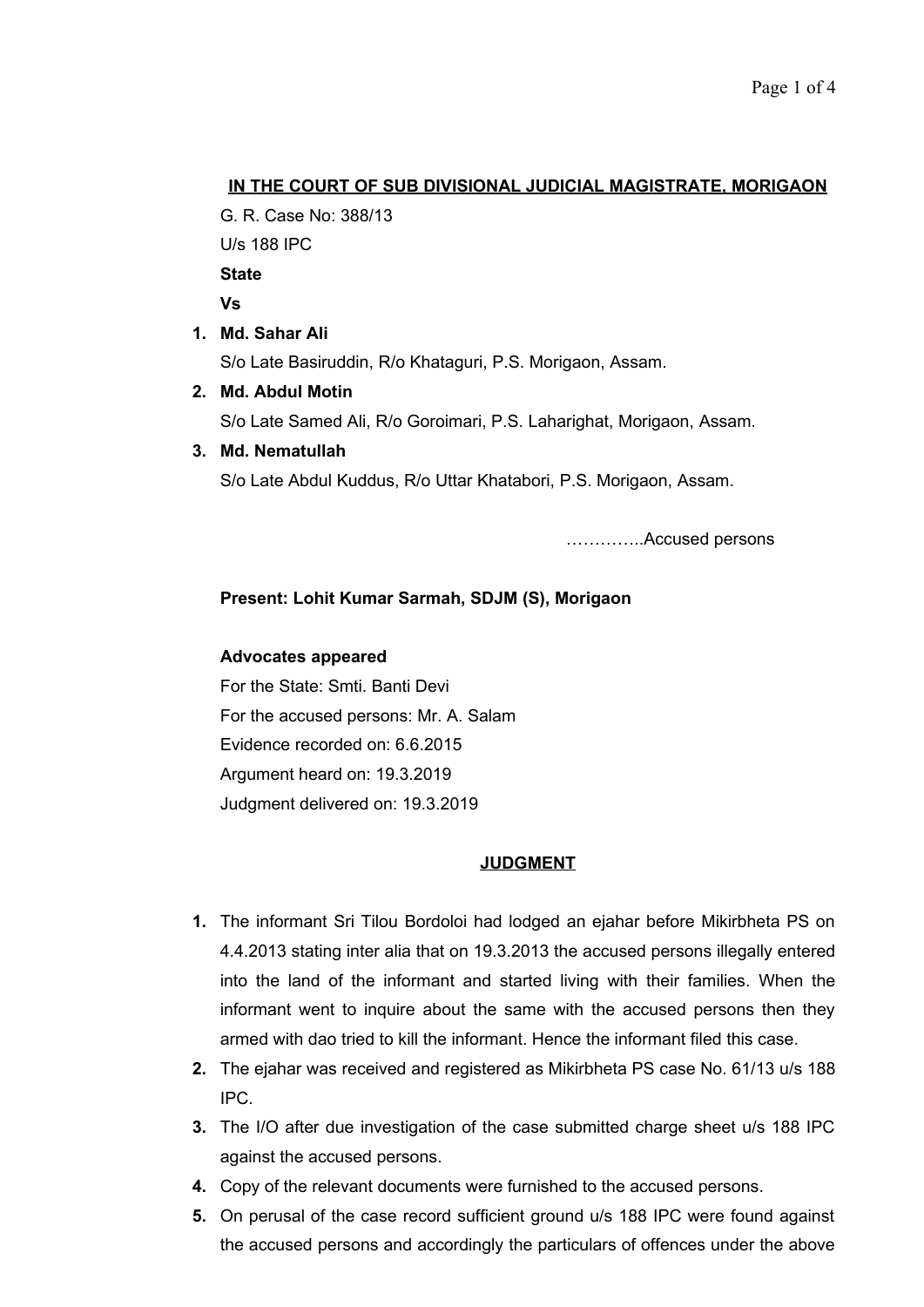section was read over and explained to the accused persons to which they pleaded not guilty and claimed to be tried.

**6.** The prosecution has examined one witness i.e. informant and the victim. The statement of the accused persons u/s 313 CrPC was recorded. The defence side adduced no evidence and pleaded for total denial.

#### **POINTS FOR DETERMINATION:**

- i) Whether the accused persons on 19.3.2013 disobeyed order duly promulgated by the court and entered into the land of the informant and thereby committed an offence punishable under Sec. 188 IPC?
	- **7.** I have heard the oral arguments put forward by both the Counsels. I have also gone through the entire evidence available on record. My discussion and reasons for the decision are discussed below.

#### **DISCUSSION, DECISION AND REASONS THEREOF:**

**8.** PW1 Tilou Bordoloi who is the informant deposed that he filed this case against the accused persons vide Ext-1 and Ext-1(1) and 1(2) are his signatures. The accused persons forcibly constructed a house in the land of PW1. PW1 filed this case vide Ext-1 before the Deputy Commissioner, Morigoan. He filed this case to crumple the house constructed by the accused persons forcibly. In crossexamination PW1 stated that he is not a government servant. No Court has seized or attached his land and no case has been filed against his land by any Court. His case was continuing in the office of the Deputy Commissioner, Morigaon and PW1 has no right to file this case. In view of the deposition of the informant and the informant not being the public servant, the investigating officer was ordered to appear physically in the court. Accordingly the investigating officer was appeared and he was examined. In his examination he stated that according to section 195 CRPC he should not have filed charge sheet in this case. He filed this charge sheet by mistake. From the examination of the investigating officer it is revealed that the case was related to some land which ought to have been proceeded before the deputy commissioner, but due to some mistake it culminated into the charge sheet against the accused persons. Hence there is no case at all against the accused persons.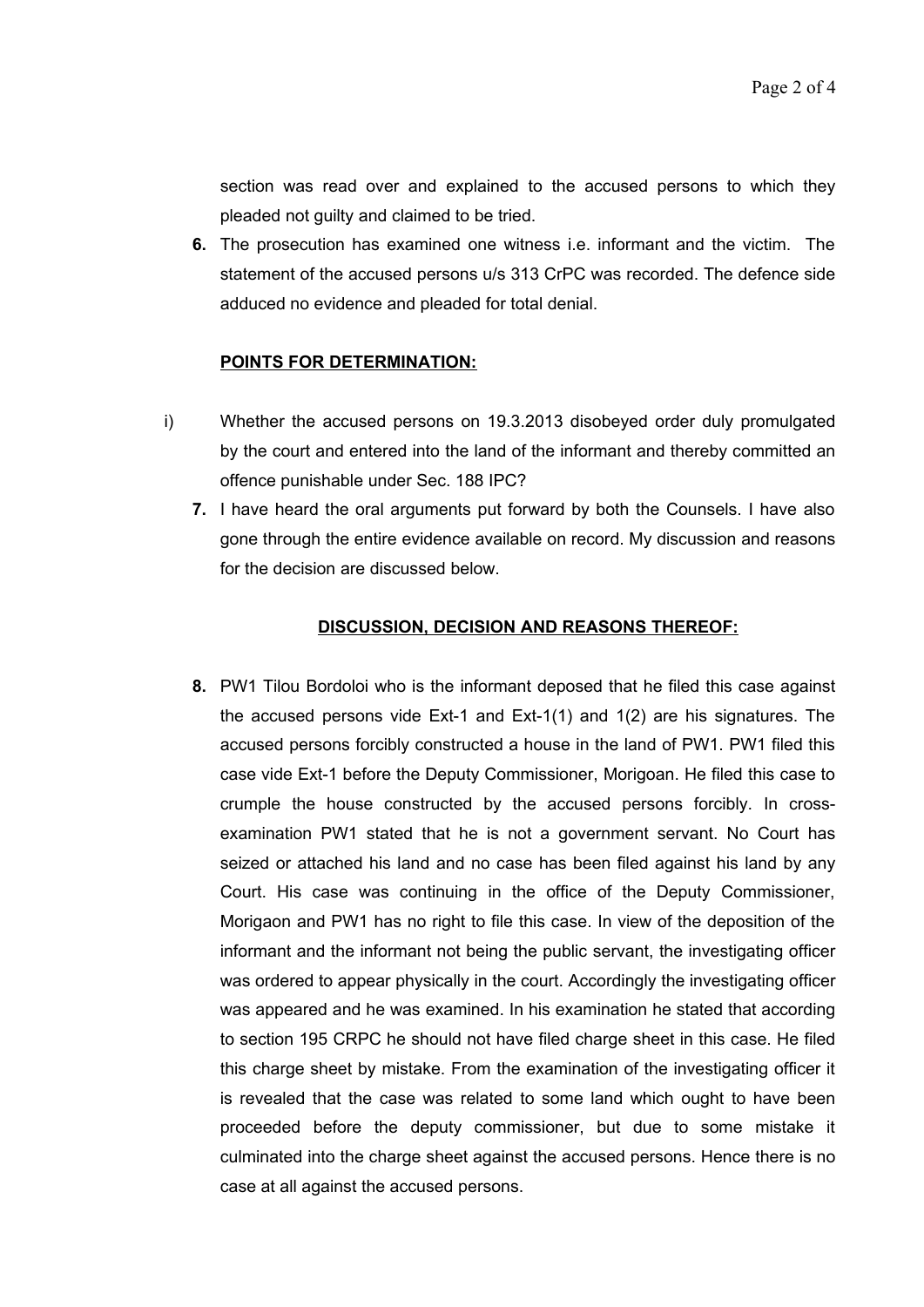- **9.** From the deposition of PW1 and the investigating officer, it appears that there is nothing incriminating against the accused persons. Further PW1 has not at all implicated the accused persons u/s 188 IPC.
- **10.** In view of the above I am of the opinion that the prosecution has failed to establish the charges u/s 188 IPC against the accused persons Sahar Ali, Abdul Motin and Nematullah. Accordingly the accused persons are acquitted of the alleged offences leveled against them and set at liberty.
- **11.** Bail bonds and affidavits furnished by the bailor are extended for a period of six months from today.

Given under my hand and seal of this Court on the  $19<sup>th</sup>$  day of March, 2019 at Morigaon.

> Lohit Kumar Sarmah SDJM(S), Morigaon

#### **APPENDIX**

**Prosecution witnesses:** PW1- Sri Tilou Bordoloi (Informant) **Exhibits for the prosecution:** Ext-1 : Complainant petition before the DC, Morigaon. **Defence witness :**

Nil.